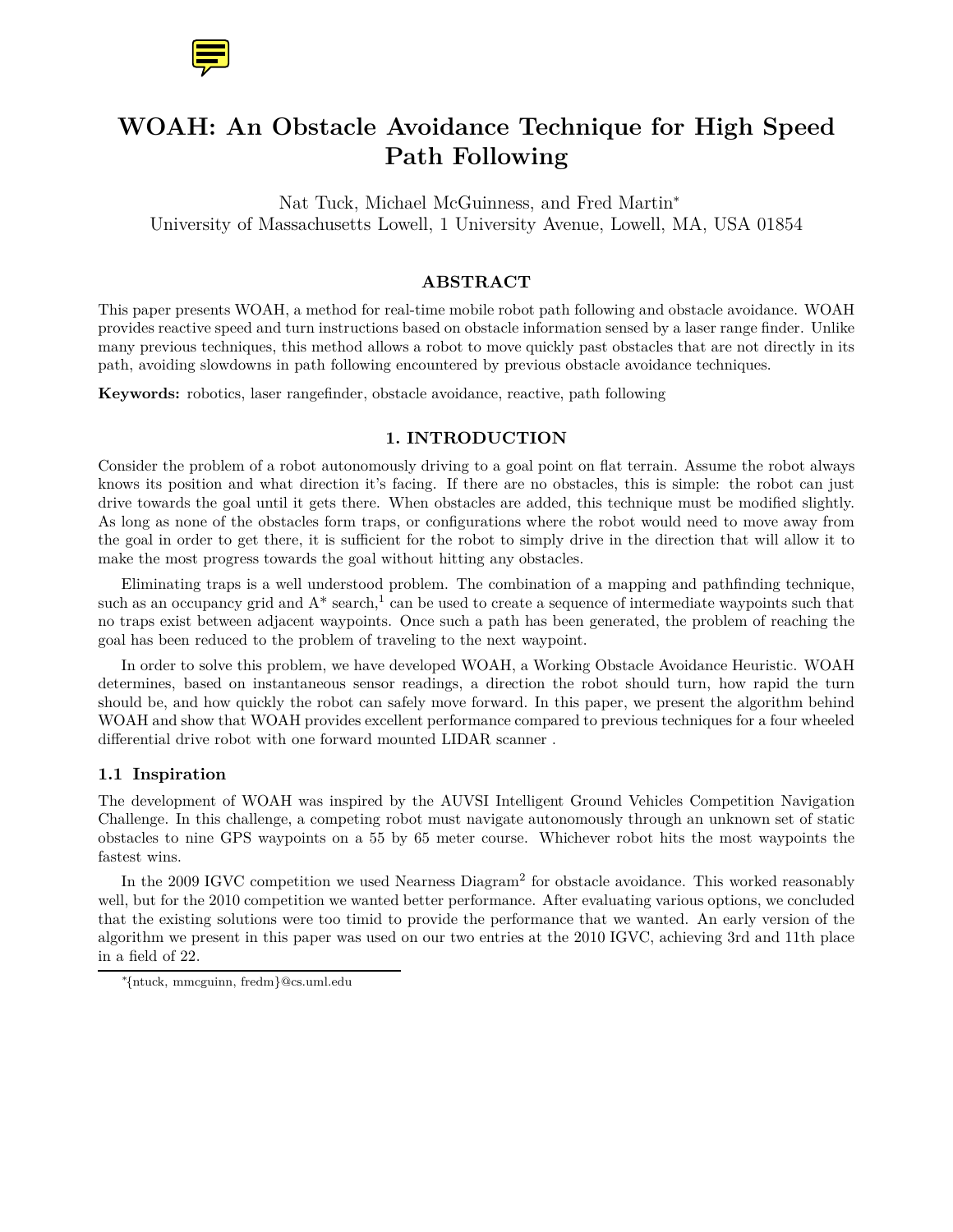# **2. RELATED WORK**

## **2.1 Vector Field Histogram (VFH)**

One approach to robot obstacle avoidance that appears relatively early in the literature is the use of potential fields. The idea is that if you sum a field that pulls the robot towards its goal with fields that push it away from obstacles, the result will be a direction that the robot can move to reach the goal without hitting anything. This approach is well represented by the Vector Field Histogram (VFH)<sup>3</sup> family of algorithms, of which VFH $+4$  is a modern example.

This approach has two basic weaknesses. First, the combination of fields can produce local minima where the force from the goal is exactly balanced by the forces from obstacles, which will cause the robot to get stuck. Second, the nature of the technique will cause the robot to veer away from obstacles even when there is no risk of collision, which will result in the robot taking sub-optimal paths. Both of these weaknesses can be worked around to some extent by properly selecting configuration constants, but finding a set of constants that will work well in general is difficult.

## **2.2 Nearness Diagram (ND)**

Nearness Diagram<sup>2</sup> (ND) is an approach to obstacle avoidance that was developed to provide better performance in cluttered environments, where other methods like potential fields tend to run into problems. ND operates by dividing the situations it expects to encounter into five specific cases and providing appropriate behavior for each of these cases. This results in reasonable performance in a variety of different situations, including narrow corridors and cluttered areas. Smooth Nearness Diagram, or SND, is a newer development based on ND designed to produce less jerky movement. SND has been simplified from its predecessors to operate on a single law of motion as well as a single non-physical configuration parameter.

# **2.3 Open Path**

Open Path<sup>5</sup> is a procedure for processing laser range data to find directions that are open paths for the robot to travel along. The robot then moves in the direction with the largest open area. This algorithm is not a path following solution as described, but the analysis of LIDAR data is very similar to what is described in this paper such that many of the optimization techniques used in Open Path should be directly applicable to WOAH.

## **2.4 Search-based Approaches**

For high budget projects where more complicated sensor packages are a feasible option, a common approach is to solve obstacle avoidance by treating finding the best local path as a search problem. For example, the Carnegie Mellon University entries in the DARPA Grand Challenge<sup>6</sup> ran  $A^*$  search at 20Hz on a set of probable local paths. This technique required multiple LIDAR units and a dedicated processor to run the search, which puts it well out of the budget range of many projects.

# **3. DESCRIPTION**

#### **3.1 How WOAH Works**

WOAH operates reactively to calculate instantaneous speed and turn rate given the current available sensor readings. The intent is to select the speed and turn rate that will cause the robot to make the fastest progress towards the goal point without hitting anything. WOAH consists of a mathematical function mapping sensor inputs and desired location to appropriate the forward and rotation speeds, as shown in the Scheme code below. This procedure is run frequently, ten times per second in our testing, and the resulting forward and rotation speeds are used to calculate the motor commands to be applied until the next iteration.

First, WOAH makes sure the robot is facing generally towards the next waypoint. In order to make progress towards the waypoint, the angle to the goal must be less than 90 degrees. If the angle is greater than that, the robot will turn in place towards the waypoint.

If the robot is facing within 90 degrees of the next waypoint, the next step is to find the direction that will allow the robot to make the most rapid progress towards that goal. WOAH finds this direction by searching the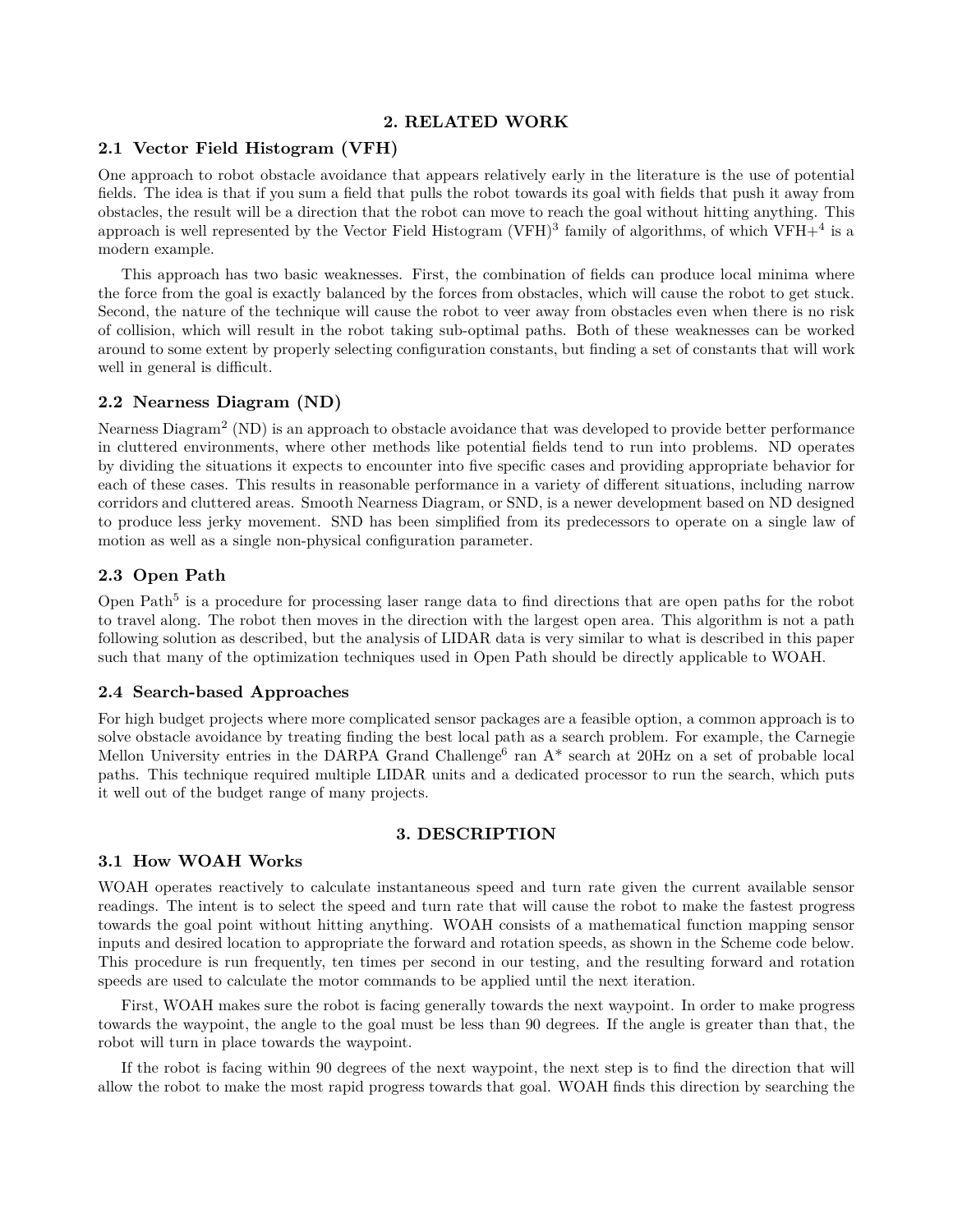space scanned by the LIDAR for the best open corridor. A corridor is a rectangle projecting from the front of the robot that is wide enough for the robot to safely travel along (the width of the robot plus a safety margin, as illustrated in Figure 1). WOAH considers each corridor distinguishable by the LIDAR: one for each LIDAR sample, except for those samples too close to the edge of the LIDAR arc to be the center of a full corridor. For each corridor, the amount of progress that can be made along that corridor is calculated by finding the nearest LIDAR reading in that corridor.

To find the nearest LIDAR reading in a corridor, we take the minimum of readings that fall within the corridor. There are three possibilities for each ray:

- 1. The ray is within the corridor rectangle for its entire range. In this case this sample is always a candidate for nearest reading.
- 2. The ray exits the rectangle on the left. In this case the sample is only a candidate for nearest reading if it occurs before the ray exits the rectangle.
- 3. The ray exits the rectangle on the right. This is symmetric with case 2.

The following formula will calculate the intersection distance  $d(w, \alpha, \theta)$  in all three cases. The arguments to this function are the width of the corridor  $(w)$ , the angle of the center of the corridor  $(\alpha)$ , and the angle of the laser ray (*θ*). If the ray exits the rectangle on either side, this gives the appropriate distance. If it does not exit the rectangle, it will give a very large positive value. This means that any sample distances greater than  $d(w, \alpha, \theta)$ do not occur within the corridor.

$$
d(w, \alpha, \theta) = \begin{cases} \frac{w \sin(\frac{\pi}{2} - \alpha)}{2 \sin(\alpha - \theta)} & \theta \le \alpha \\ d(w, -\alpha, -\theta) & \theta > \alpha \end{cases}
$$



Figure 1. Geometry of a Corridor.

Given the length of a clear corridor in front of the robot, the possible progress that can be made by following that corridor can be calculated by comparing the current distance from the robot to the waypoint to the distance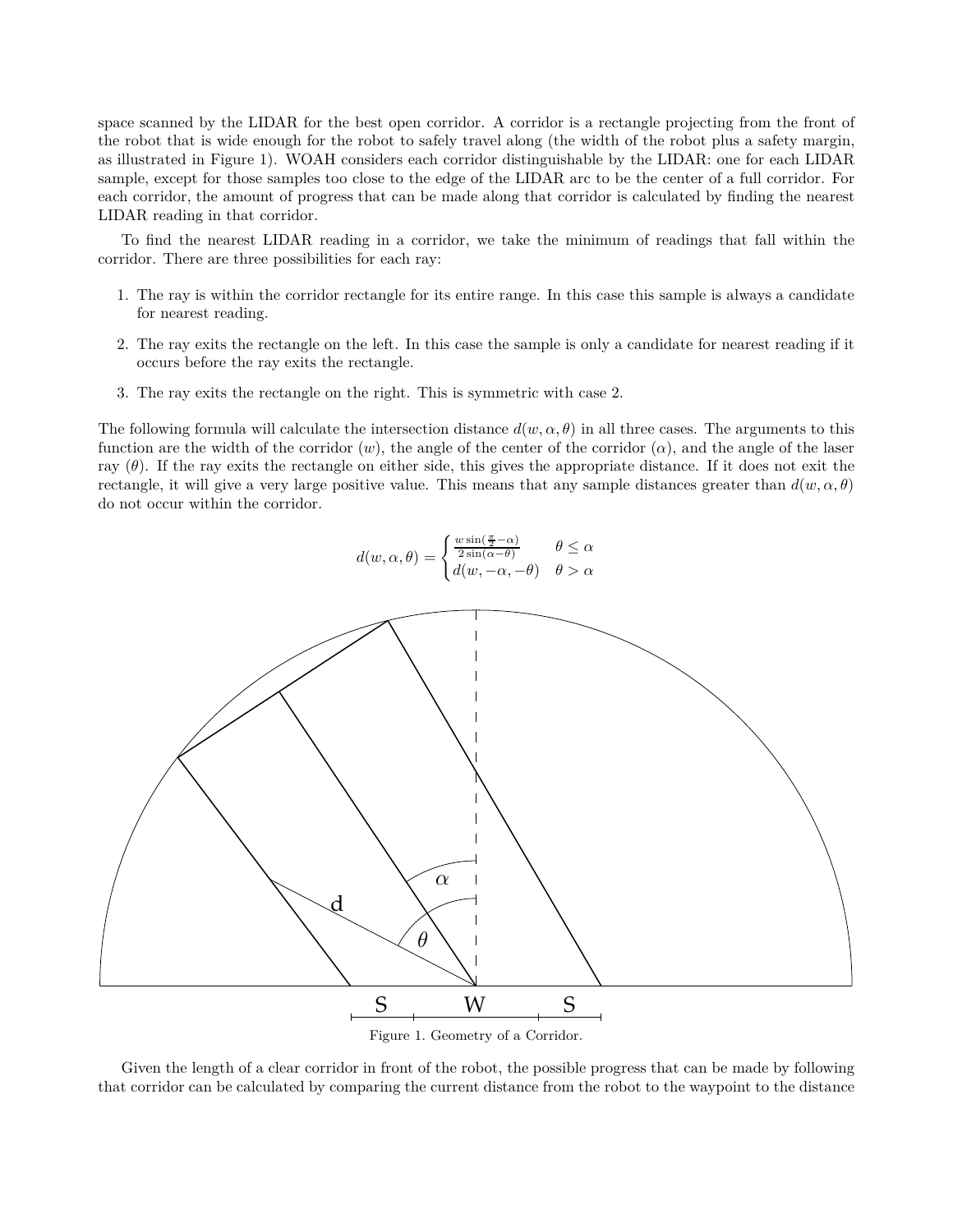from the end of the corridor to the waypoint. The width of a corridor is the width of the robot plus a user specified safety margin. The best corridor is selected by picking the corridor that makes the most progress towards the goal. WOAH will produce a turn speed that will turn the robot towards this corridor.

Once the turn speed has been determined, the next step is to calculate the robot's forward speed. Since we are facing less than 90 degrees from the goal, we know that the robot will make progress by going forward. Therefore, we would like the robot to go full speed unless that would cause it to hit an obstacle. WOAH picks a speed by considering an arc consisting of the intersections of all the corridors from the corridor at its current facing to the corridor at the best direction determined earlier. The speed chosen is either the maximum speed or the speed that will cause the robot to move to the user specified safety margin from the nearest obstacle in the user specified minimum impact time.

In addition to safety margin and minimum impact time, WOAH has three other non-physical parameters. Turn intensity is used to generate a scaling factor for turn speed using the expression:

$$
\big(\frac{|\alpha|}{\pi}\big)^{1/T}
$$

In effect, the larger turn intensity is, the larger the turn rate will be. This is primarily for dealing with variable control loop times and oscillatory behavior; a value of 1.7 works well with our 10Hz control loop. Turn resistance causes WOAH to favor corridors near its current facing over ones further away, using a similar scaling method and the expression:

# $(\cos|goal\alpha - \alpha|)^{TR}$

Where  $\cos|qo a a - \alpha|$  is the normalized value for progress towards a goal at some alpha. Its primary function is to reduce fighting over similar quality corridors by introducing a cost to turning. The final parameter, extra margin, extends the safety margin around the robot slightly when selecting corridors. This alleviates slow sharp turns due to quantization error.

#### **3.2 Scheme Code**

We have included the Scheme implementation of WOAH below. The **d** and **min-dist** functions correspond to the d function defined above and the minimum of all such d's in a corridor. The **forward-speed** function computes the maximum safe speed in a given corridor. If the goal-flag is set, it will approach the goal slowly as to meet it rather than running through it like a waypoint. **turn-speed** determines how fast the robot should turn to meet a corridor using the formula described above. The **goal-progress** function is used by the **find-direction** function to select the corridor that makes the best progress towards the goal. Finally, the **woah-forward** and **woah-backward** functions are called by the main **woah** function when the requested angle is in front of and behind the robot, respectively. It returns the recommended translational and rotation velocity commands.

```
(define (d w α θ)
  (if (> θ α)
    (d w (* -1.0 α) (* -1.0 θ))
     (*
      (/ (sin (- (/ π 2.0) α))
        (sin (- α θ)))
      (/ w 2.0))))
(define (min-dist w α-left α-right ranges)
  (define (corridor-distance θ-range-pair)
    (let ((θ (car θ-range-pair))
         (range (cdr θ-range-pair)))
      (cond
       ((< θ α-right)
        (if (< range (d w α-right θ))
           range
            +inf.0))
       ((and (> θ α-right) (< θ α-left))
        range)
       (else ;(> θ α-left)
        (if (< range (d w α-left θ))
           range
            +inf.0)))))
  (min-list (map corridor-distance ranges)))
```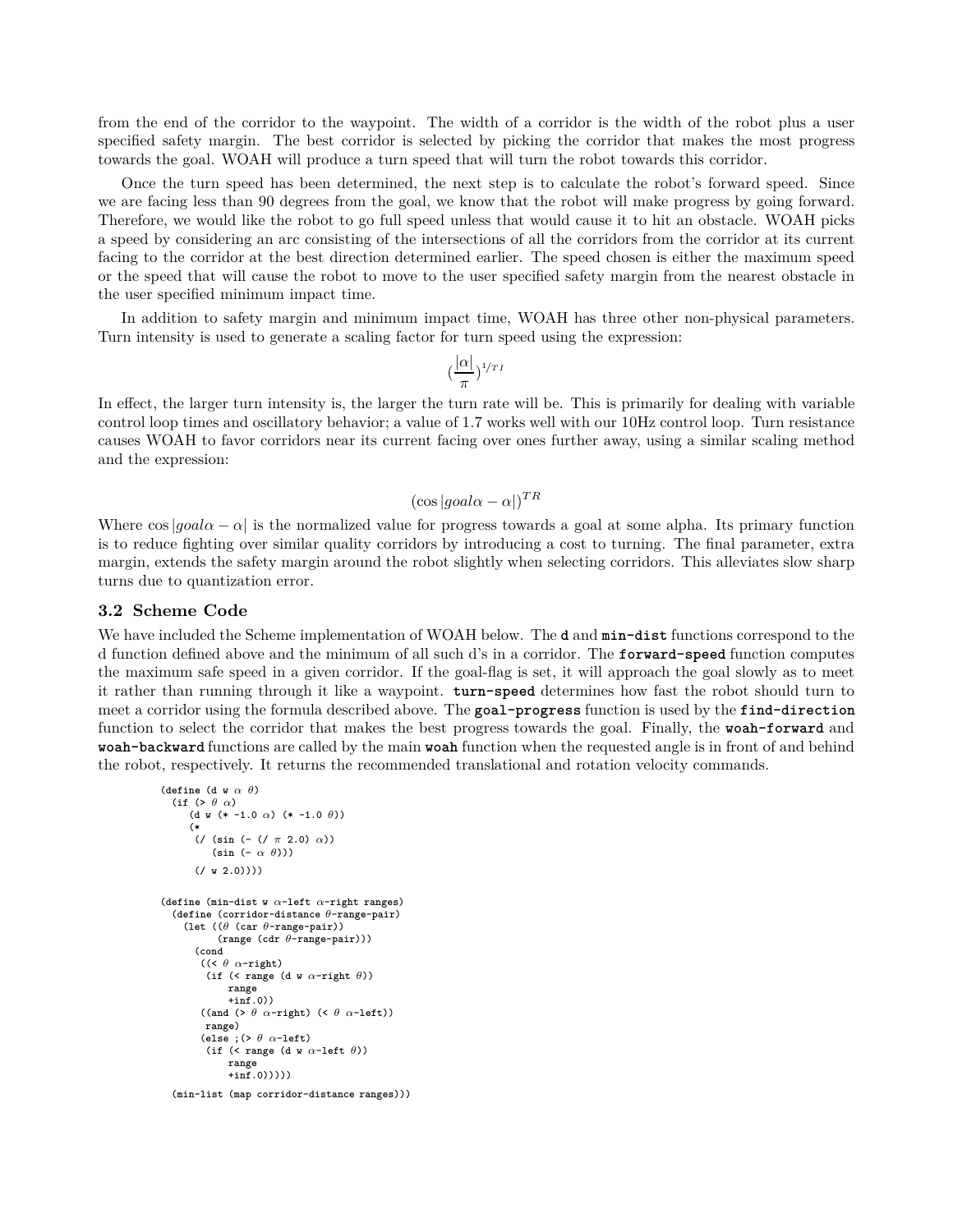```
(define (forward-speed w α goal-distance goal-flag ranges)
  (let* ((α-left (max 0.0 α))
         (α-right (min 0.0 α))
         (safe-dist (- (min-dist w α-left α-right ranges)
                         (* SAFETY_MARGIN 2)))
         (distance (if goal-flag
                          (min goal-distance safe-dist)
                          safe-dist)))
    (min MAX_SPEED (/ distance MIN_IMPACT_TIME))))
(define (turn-speed α)
  (* (sign α)
MAX_TURN_SPEED
     (expt (* (abs (/ α π)) 2.0) (/ 1.0 TURN_INTENSITY))))
(define (goal-progress w goal-α goal-distance α ranges)
  (* (min goal-distance (min-dist (+ EXTRA_MARGIN w) α α ranges))
     (real-part (expt (cos (abs (- goal-α α))) TURN_RESISTANCE))))
(define (find-direction w goal-α goal-distance ranges)
  (define (find-better-α α α-progress-pair)
    (let* ((old-progress (cdr α-progress-pair))
           (progress (goal-progress w goal-α goal-distance α ranges)))
      (if (> progress old-progress)
          (cons α progress)
         α-progress-pair)))
  (let* ((angles (map car ranges))
         (best-pair (fold-left find-better-α (cons 0.0 -inf.0) angles))
         (best-α (car best-pair))
         (best-prog (cdr best-pair)))
   \text{best-}\alpha))
(define (woah-forward goal-α goal-distance goal-flag ranges)
  (let* ((w (+ ROBOT_WIDTH SAFETY_MARGIN))
         (α (find-direction w goal-α goal-distance ranges))
         (speed (forward-speed w α goal-distance goal-flag ranges))
         (turn (turn-speed α)))
    (cons speed turn)))
(define (woah-backward goal-α)
  (let ((forward-speed 0.0)
        (turn-speed (* (sign goal-α) MAX_TURN_SPEED)))
    (cons forward-speed turn-speed)))
(define (woah goal-α goal-distance goal-flag ranges)
  (if (< (abs goal-α) (/ π 2.0))
      (woah-forward goal-α goal-distance goal-flag ranges)
      (woah-backward goal-α)))
```
#### **4. PERFORMANCE**

WOAH was tested in simulation along with two other obstacle avoidance algorithms: SND and VFH+. We used the Player/Stage<sup>7</sup> system for control and simulation, an environment that makes it easy to switch between simulation and hardware with minimal, if any, changes. Both VFH+ and SND have existing implementations in Player, which we used with minor modifications. WOAH is implemented by using GNU Guile† to run the Scheme code in our Player client program.

The first two sets of tests were performed over 144 maps like the one shown in Figure 2. Each map has a unique permutation of the small obstacles in the North-West and South-East portions of the map. The simulated robot is rectangular and has differential drive. Two main sets of tests were run using these maps: static and dynamic. Static tests use a precomputed path for the robot while dynamic tests re-calculate the path as the

<sup>†</sup>http://www.gnu.org/software/guile, version 1.9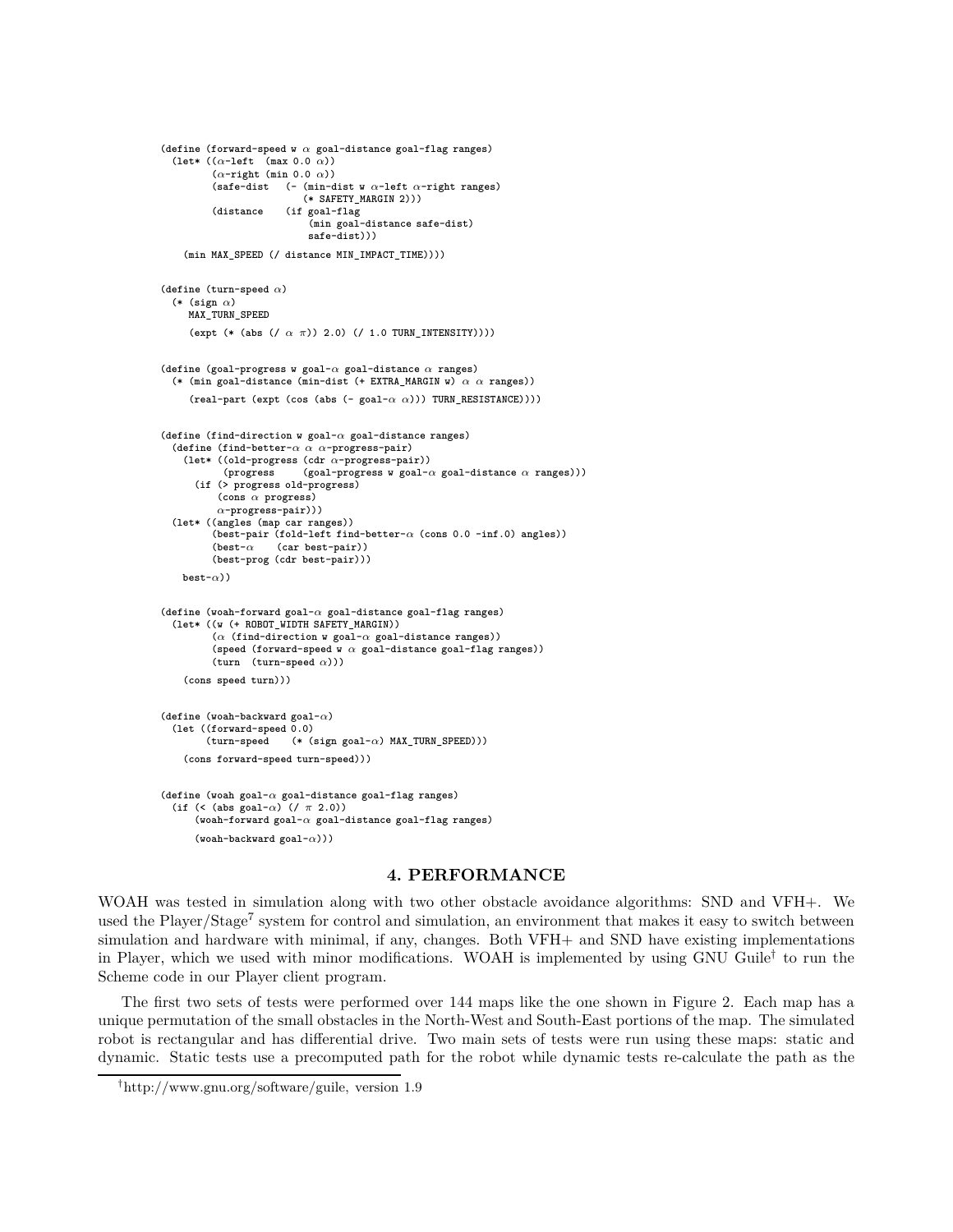

Figure 2. Test Map. Arrows indicate overall waypoints.

robot runs using a map built from sensor data. The last set of simulation tests were run using a test map similar to the IGVC navigation challenge. Finally, we ran a small number of tests on our robot, Stark. All tests assume a robot radius of 0.75 meters for pathfinding with an actual robot radius of about 0.63 meters (half the longest diagonal).



# **4.1 Static Testing**

Figure 3. Plot of static test data; crosses mark points outside 1.5 inter-quartile range. Lower runtimes are better. Results show that WOAH performed most consistently and the best; VFH+ was most erratic.

Static tests were run following a static precomputed path created using the A\* algorithm with full map knowledge. This test was run nine times per algorithm per test map.

The results of static testing are summarized by the box plot in Figure 3 and table in Figure 4. Navigating using static paths is often prone to failure because of its fixed nature; robots that veer off path in the course of obstacle avoidance can get stuck returning to the path, among other difficulties. Unsurprisingly then, VFH+ and SND experienced a fairly high percentage of failures (defined as taking at least five minutes to complete the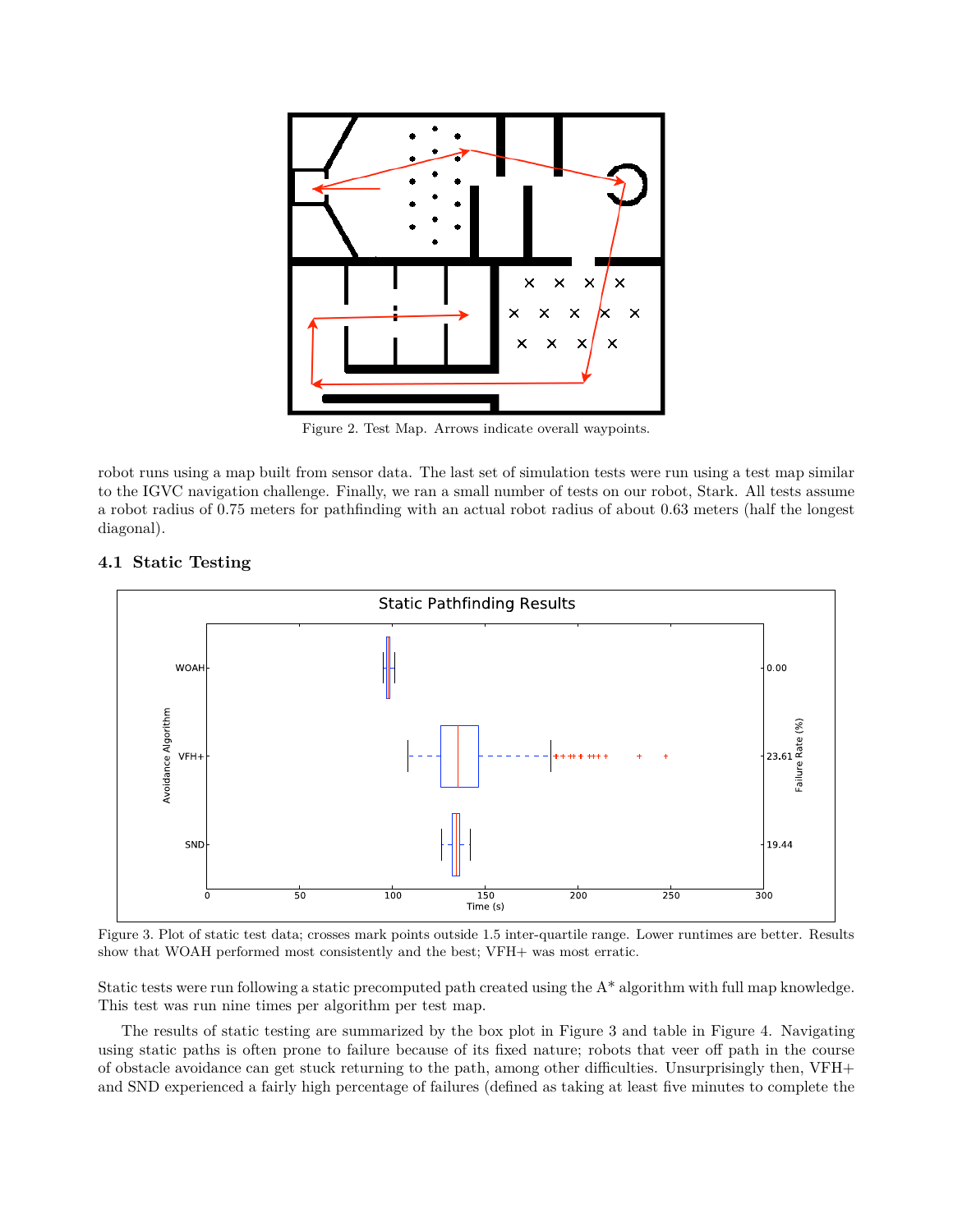| WOAH  | $\rm VFH+$ | <b>SND</b>                  |
|-------|------------|-----------------------------|
| 97.88 | 138.16     | 134.45                      |
| 97.74 | 135.45     | 134.43                      |
| 1.29  | 17.02      | 2.90                        |
|       | 306        | 252                         |
|       |            | Summary of statis tost data |

Figure 4. Summary of static test data.

course), about 19% and 23% respectively. Surprisingly however, WOAH experienced exactly zero failures in its 1296 test runs. Performance-wise, WOAH and SND were very consistent with WOAH completing the course on average about 37 seconds faster. VFH+ was comparatively poor in terms of consistency though it in some cases preformed nearly as well as WOAH.

# **4.2 Dynamic Testing**



Figure 5. Plot of dynamic test data. Results show that WOAH performed the best and most consistently.

|                   | WOAH  | VFH+   | <b>SND</b> |
|-------------------|-------|--------|------------|
| Mean $(s)$        | 91.67 | 114.73 | 131.25     |
| Median $(s)$      | 91.29 | 111.76 | 130.78     |
| Std Deviation (s) | 1.71  | 11.70  | 5.82       |
| Failures          |       | 99     | 146        |

Figure 6. Summary of dynamic test data.

Dynamic tests were run using dynamic pathfinding again using A\* but this time using information discovered by the robot in real time. Like the previous one, this test was run nine times per algorithm per test map.

The results of dynamic testing are summarized by the box plot in Figure 5 and table in Figure 6. Dynamic pathfinding generally avoids the problem of getting off track as described above, though it is still possible to get stuck in bad states when the pathfinder and avoidance algorithm disagree. Both VFH+ and SND experienced significantly less failures in this test. All three algorithms performed better in terms of average times in this test. This can be explained as the dynamic method allows for imperfect path following, and none of the three algorithms can follow static paths perfectly. All three also had a higher rate of outliers in this test. This can be explained by the dynamic map discovery; although the map layout was designed so discovery plays a minimal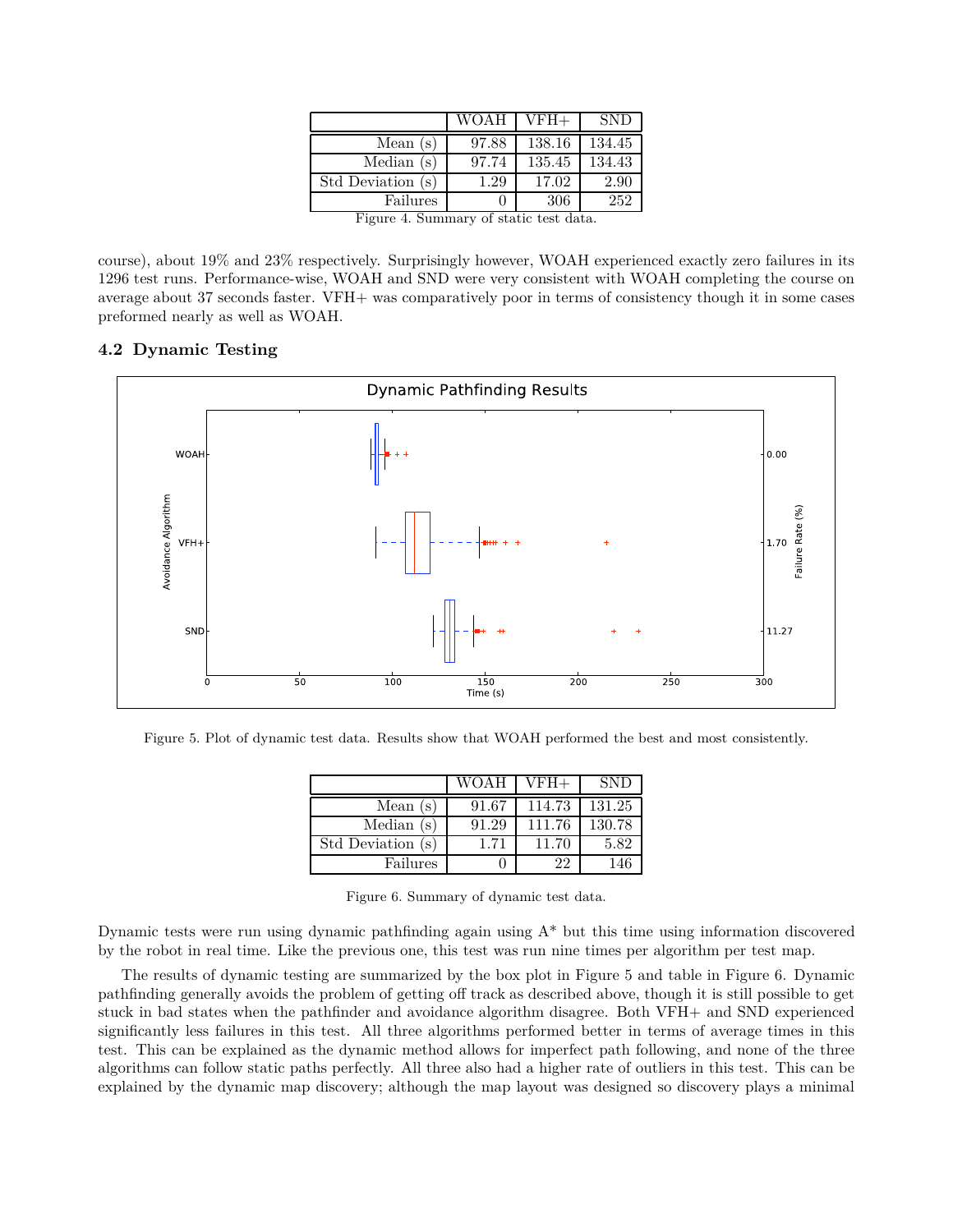role, it still adds another failure case to the pathfinding. The overall performance pattern of each algorithm was roughly the same as it was with static pathfinding, with WOAH being very consistent, followed by SND and finally VFH+. VFH+ however, gained substantially more performance than the other algorithms; VFH+ appears to be more desirable with dynamic pathfinding than it is with static paths.



## **4.3 Stress Testing**

Figure 7. Stress Test Map based on IGVC navigation contest. Each number denotes a waypoint.

The last set of simulation tests were designed to stress test each algorithm in a more realistic simulation. The map was adapted from one of those we use to test for the IGVC navigation challenge as discussed previously. The resulting map is shown in Figure 7. The robot starts at the center of the map, and proceeds to each numbered waypoint in order using the same dynamic pathfinding as the dynamic test above. Note that only one transition, from waypoint five to six, allows the robot to reach the waypoint without having to navigate around the enclosing box or circle. Localization is handled using an average of two simulated GPS units, each with up to a meter of drift, mirroring the setup on our physical robot. Each run had a timeout of 900 seconds with an expected runtime of less than 300 seconds.

Each algorithm was tested 50 times on this map. The results of these tests are summarized by the box plot in Figure 8 and a table in Figure 9. Results are similar to those obtained in the previous test in terms of WOAH and VFH+, with the former holding a small lead in terms of speed, consistency. WOAH encountered some failures here for the first time in our testing, though they were minimal compared to VFH+ and SND. SND performed quite badly, with a failure rate of 82%. In many cases we observed SND becoming permanently stuck after reaching only one or two waypoints.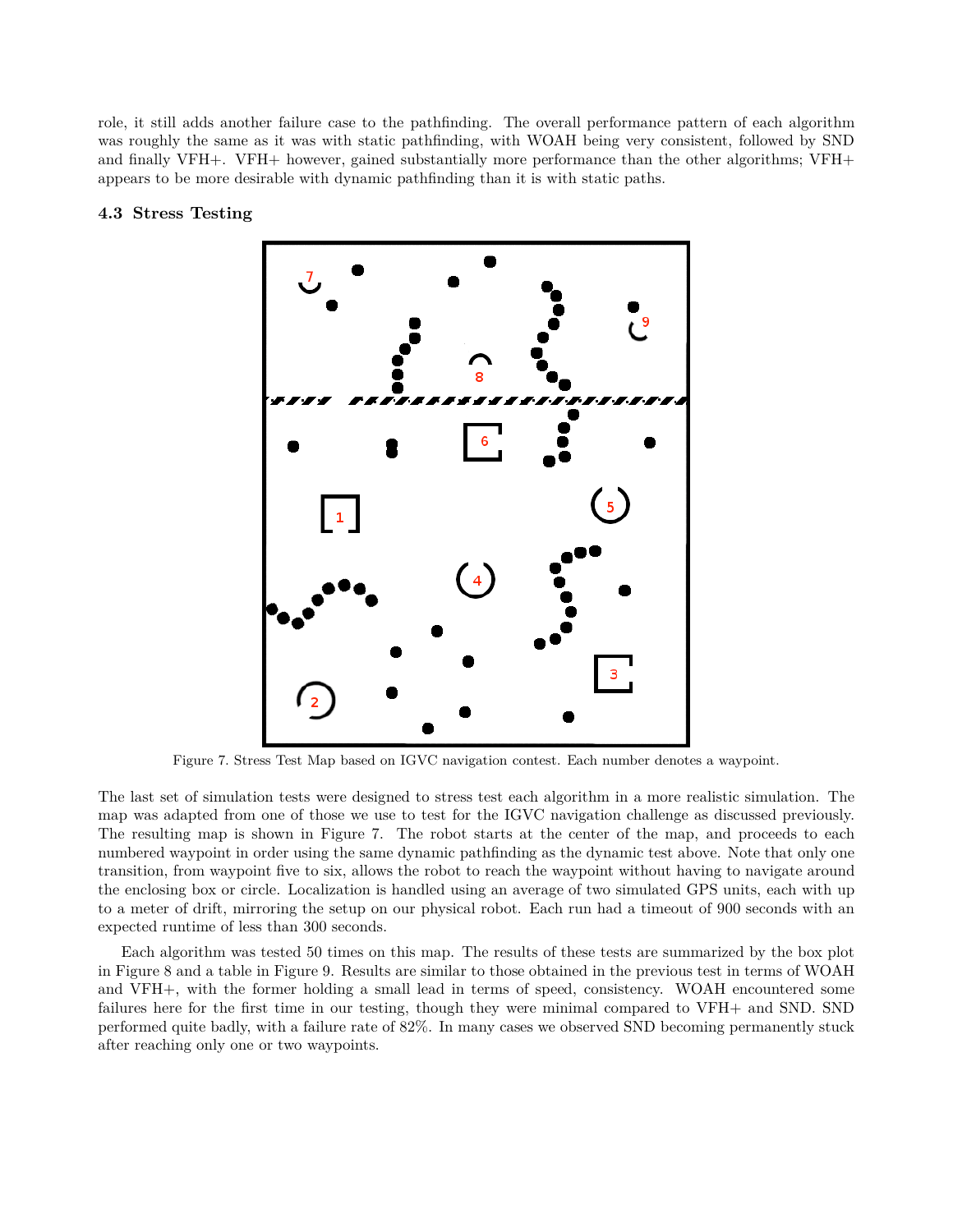

Figure 8. Plot of stress test data. Results show that WOAH perfomed the best and most consistently. SND peformed notably poorly.

|                   | <b>WOAH</b> | $\rm VFH+$ | <b>SND</b> |
|-------------------|-------------|------------|------------|
| Mean $(s)$        | 218.93      | 245.60     | 734.80     |
| Median $(s)$      | 214.53      | 248.17     | 757.59     |
| Std Deviation (s) | 19.63       | 23.09      | 96.78      |
| Failures          |             | 12         |            |

Figure 9. Summary of stress test data.



Figure 10. Sketch of the physical test course. The circles represent trash barrels and the line a construction fence. Each number represents a waypoint.



Figure 11. Our robot, Stark.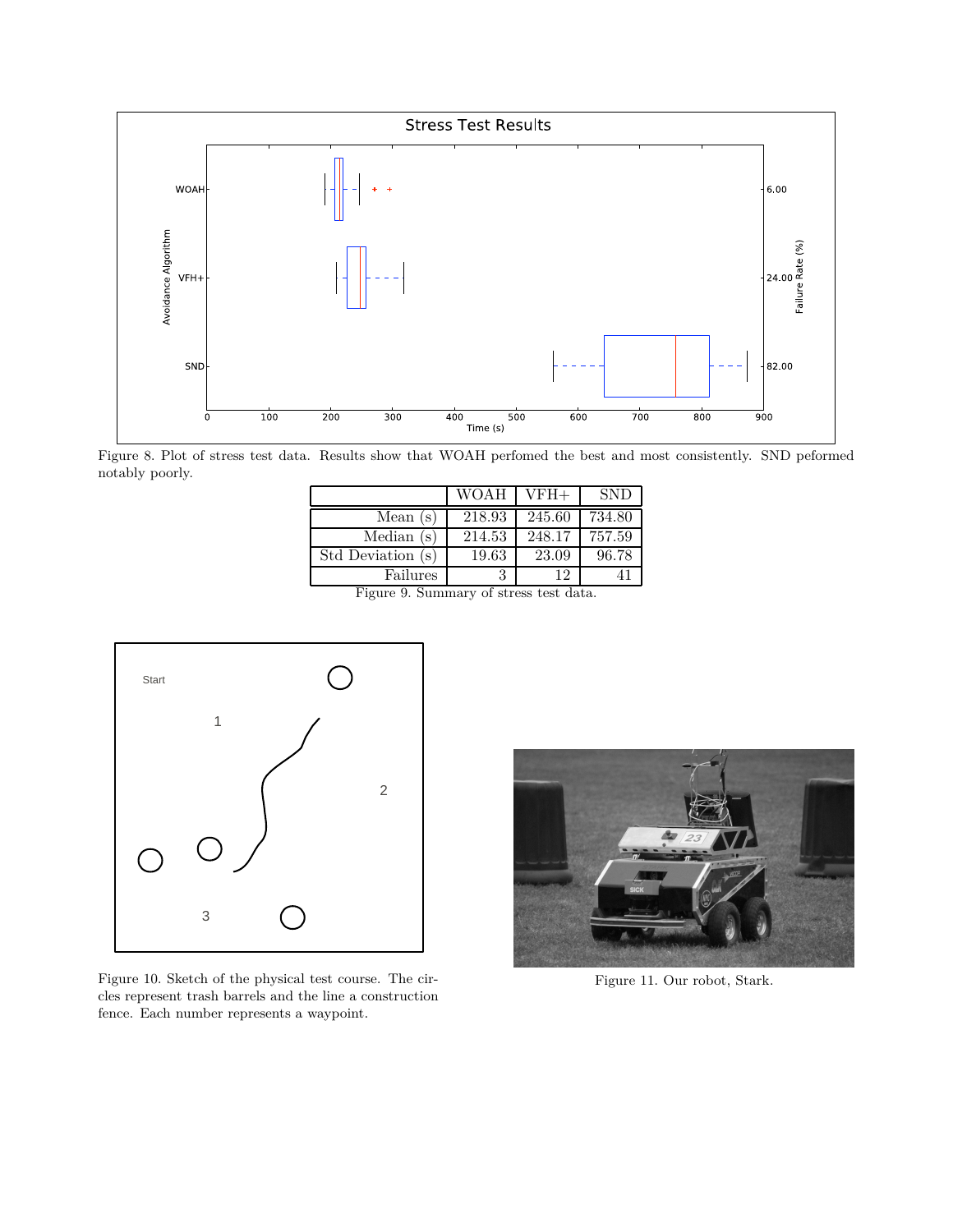# **4.4 Physical Testing**

We ran a small series of tests outside using our robot Stark. Stark is a rectangular differential drive robot with two non-differential GPS units and a digital compass for localization. During testing, a significant cloud cover caused GPS readings that were even less accurate than those in the above stress test. This led to the robot spending significant time circling waypoints, and this dominated run times. A sketch of the course layout can be seen in Figure 10 and a photograph of Stark on the course in Figure 11. Each run consisted of a path from the start following the waypoint sequence 1-2-3-1-3-2-1 using dynamic pathfinding. The course was run six times per algorithm.



Figure 12. Plot of physical test data. Results show VFH+ and WOAH performed better than SND.

|                   | <b>WOAH</b> | $VFH+$ | <b>SND</b> |
|-------------------|-------------|--------|------------|
| Mean $(s)$        | 137.73      | 118.48 | 186.30     |
| Median $(s)$      | 131.35      | 118.05 | 181.90     |
| Std Deviation (s) | 37.39       | 26.40  | 29.07      |
| Failures          |             | ٠,     |            |

Figure 13. Physical test data.

The results of this testing are summarized by the box plot in Figure 12 and table in Figure 13. We consider failures in this case to be any run where the robot struck an obstacle or needed outside intervention to continue. Additionally, runs that are considered failures are still included in the data set for completeness considering the low number of runs. VFH+ actually outperformed WOAH in terms of raw speed, but on several occasions impacted obstacles. SND consistently needed intervention to continue its runs, like the many times it got permanently stuck in simulation testing, and was significantly slower even considering the time wasted on circling GPS error. WOAH, though slower than VFH+, did not hit any obstacles on its runs. Reliable obstacle avoidance is a common application requirement for mobile robots. Overall the test was a bit inconclusive with the time distortion due to GPS inaccuracy and the low number of runs, but at least demonstrated that WOAH can run well on a physical robot.

# **4.5 Ease of Configuration**

During the process of setting up and configuring the tests, the ease of configuration emerged as a critical property of an algorithm. SND was the easiest to configure with only a single non-physical parameter for avoid distance. Some effort was put into reducing parameters during the initial formulation of WOAH, though it was not a focus